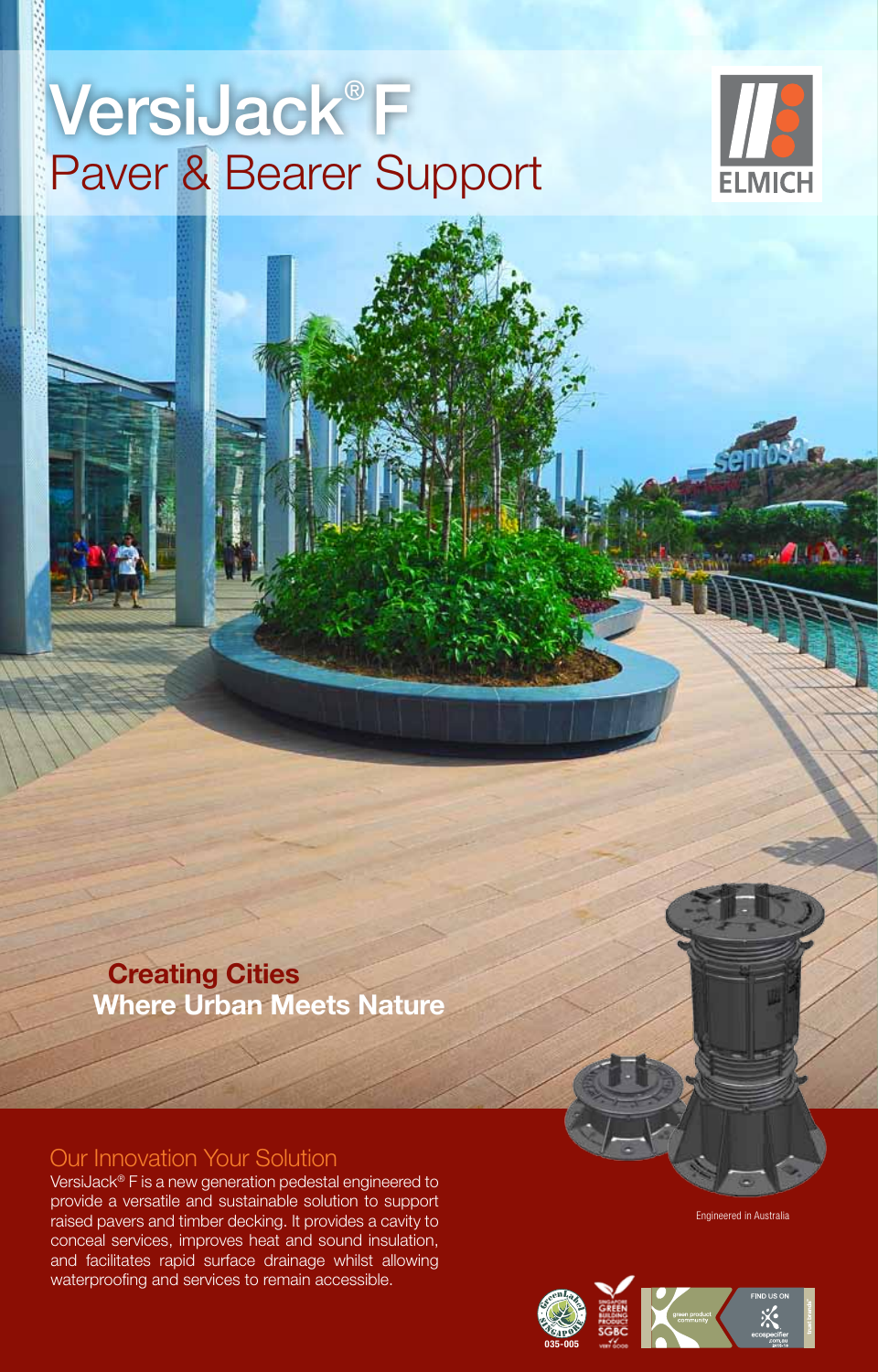# VersiJack® F

VersiJack® F is a new generation pedestal engineered to provide a versatile and sustainable solution to support raised pavers and timber decking. It provides a cavity to conceal services, improves heat and sound insulation, and facilitates rapid surface drainage whilst allowing waterproofing and services to remain accessible. It also eliminates efflorescence and algae growth and reduces paver installation cost.

### About VersiJack® F

VersiJack® F is a height and slope adjustable pedestal for paver and decking support engineered to reduce material, construction and lifecycle costs.

It caters to a wide range of height requirements, from 37mm -1016mm, using only three main components parts (Top, Extender and Base).

Accessories include top and bottom slope-correctors, spacer tabs, height extenders and bearer holders.

### High Compressive Strength

VersiJack® F has high ultimate compressive strength for various height combinations.

### Supports Green Building Certification

VersiJack® F is manufactured from recycled plastics which meet European Union RoHS requirements.

### Advantages

- 
- 
- Top and/or bottom slope correction Easily removed and reused



*VersiJack® F provides stable support for installation of decking* 



*VersiJack® F allows easy accessibility to services when required*

- Easy to install and lightweight Supports Green Building certification
- Progressive height increments Made from recycled plastics
	-

### Construction Benefits

VersiJack® F provides a quick to install alternative to on-site fabricated concrete or metal piers.

It allows convenient progressive height adjustments and correction for fall. Desired height is secured with integrated Locking Rings.

The large flat base and rounded edges do not penetrate and compromise waterproofing membranes. The base flange design prevents water ponding and breeding of pests.

Unique VersiJack® F Turning Tool connected to a power drill permits height adjustments to be made with minimum effort.



*Turning Tool greatly reduces the time needed for height adjustments*

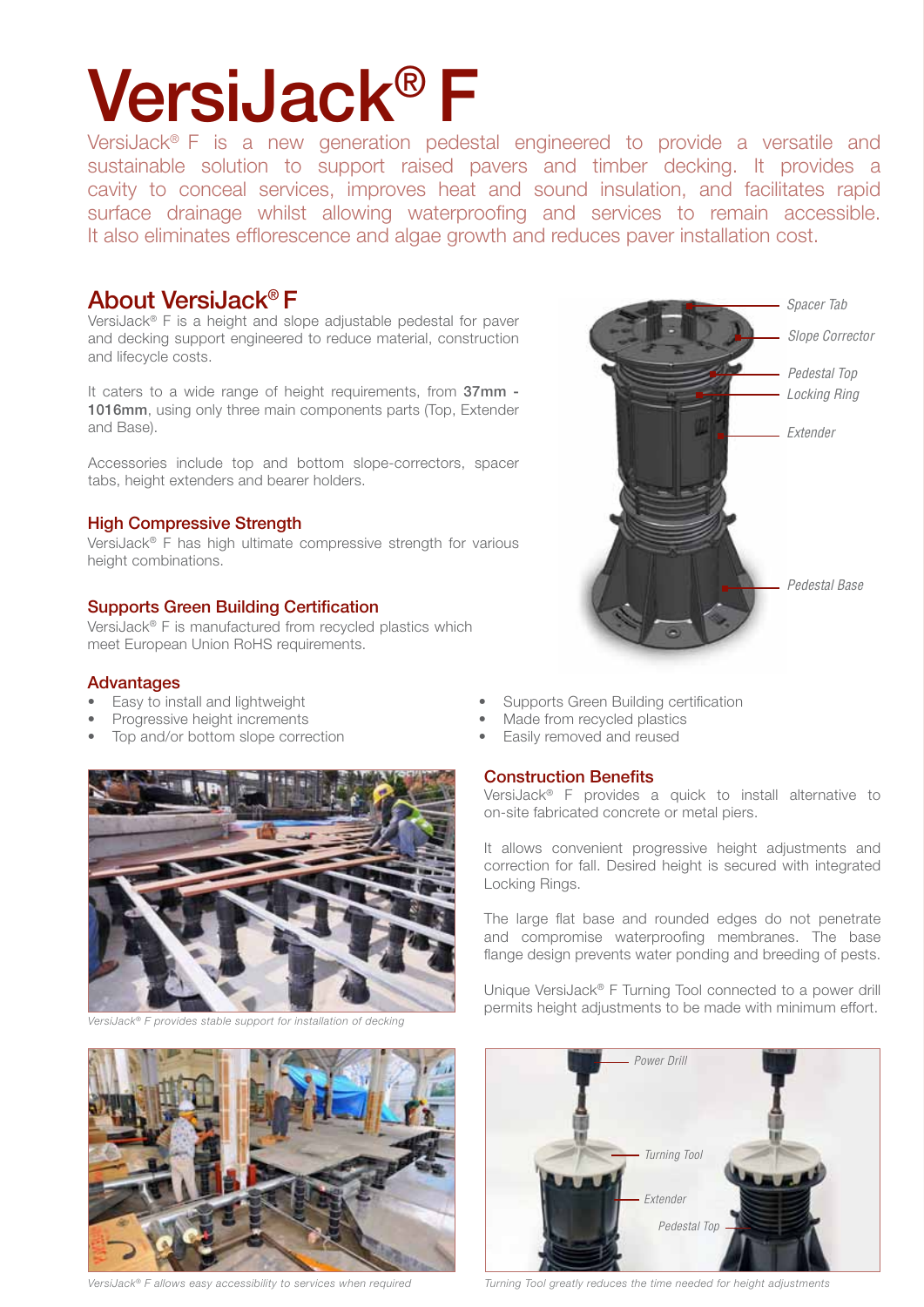Distinctive Features

Top Slope C Top Slope Correctors provide for slope compensation up to 5%, keeping pavers

level on a sloping surface.

### Bottom Slope Corrector

Bottom Slope Correctors allow pedestals to remain firmly upright on incline of up to 5%.

# *Top Slope Corrector*

### Bearer Holder

Bearer Holders accomodate bearer width from 35mm to 80mm to keep bearers firmly in place on pedestals.



### Locking Ring

Locking Rings ensure pedestals are secured at desired heights and are easily removed when not required.

### Spacer Tab

Spacer Tabs with thickness from 2mm to 10mm cater for different gap sizes between pavers.



#### Variable Angle Spacer Tab **NEW**

Variable Angle Spacer Tabs allow pedestals to support up to 8 pavers with different corner angles.







*VersiJack® F has international design registrations and patents pending.*

## Projects